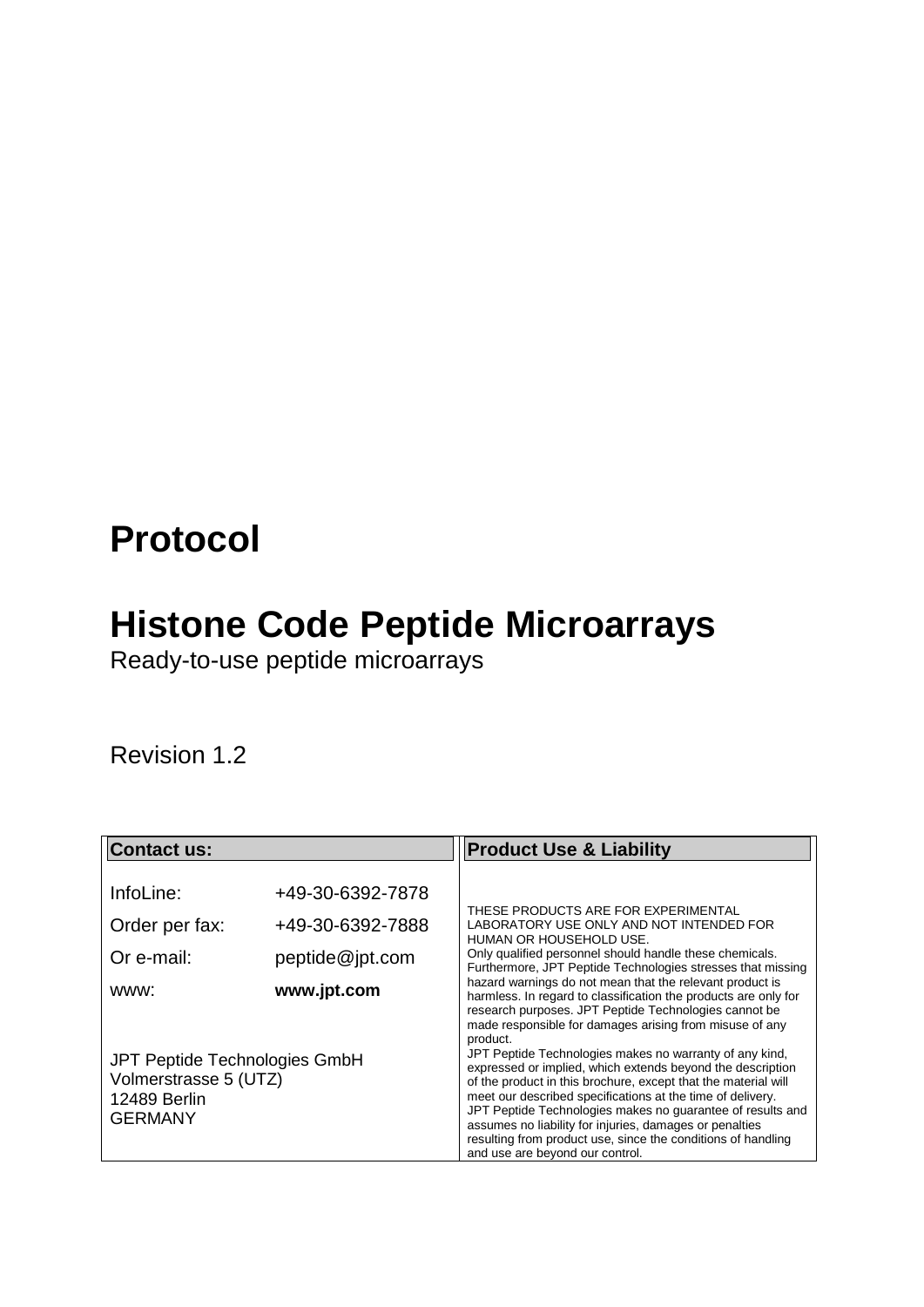# $J$ pt

| Table of contents                                                 |                |
|-------------------------------------------------------------------|----------------|
| Introduction<br>$\mathbf{1}$                                      | 3              |
| $\overline{2}$<br>List of components                              | $\overline{4}$ |
| 3<br>Storage and handling                                         | 5              |
| 3.1<br>Storage of peptide microarray slides                       | 5              |
| 3.2<br>Handling of peptide microarray slides                      | 5              |
| <b>General considerations</b><br>4                                | 6              |
| <b>Experimental basics</b><br>4.1                                 | 6              |
| 4.2<br>Peptide microarray layout                                  | $\overline{7}$ |
| 5<br><b>Experimental protocols</b>                                | 8              |
| Additional materials and solutions required<br>5.1                | 9              |
| 5.2<br>Additional hardware and software                           | $9\,$          |
| 5.3<br>General principles for incubation                          | 10             |
| 5.3.1<br>Microarray incubation using microarray-chip-sandwich     | 11             |
| Preparation of the slide-environment for easy handling<br>5.3.1.1 | 12             |
| Fully automated microarray processing station<br>5.3.2            | 14             |
| Notes / Troubleshooting<br>6                                      | 15             |
| <b>Related products</b><br>7                                      | 17             |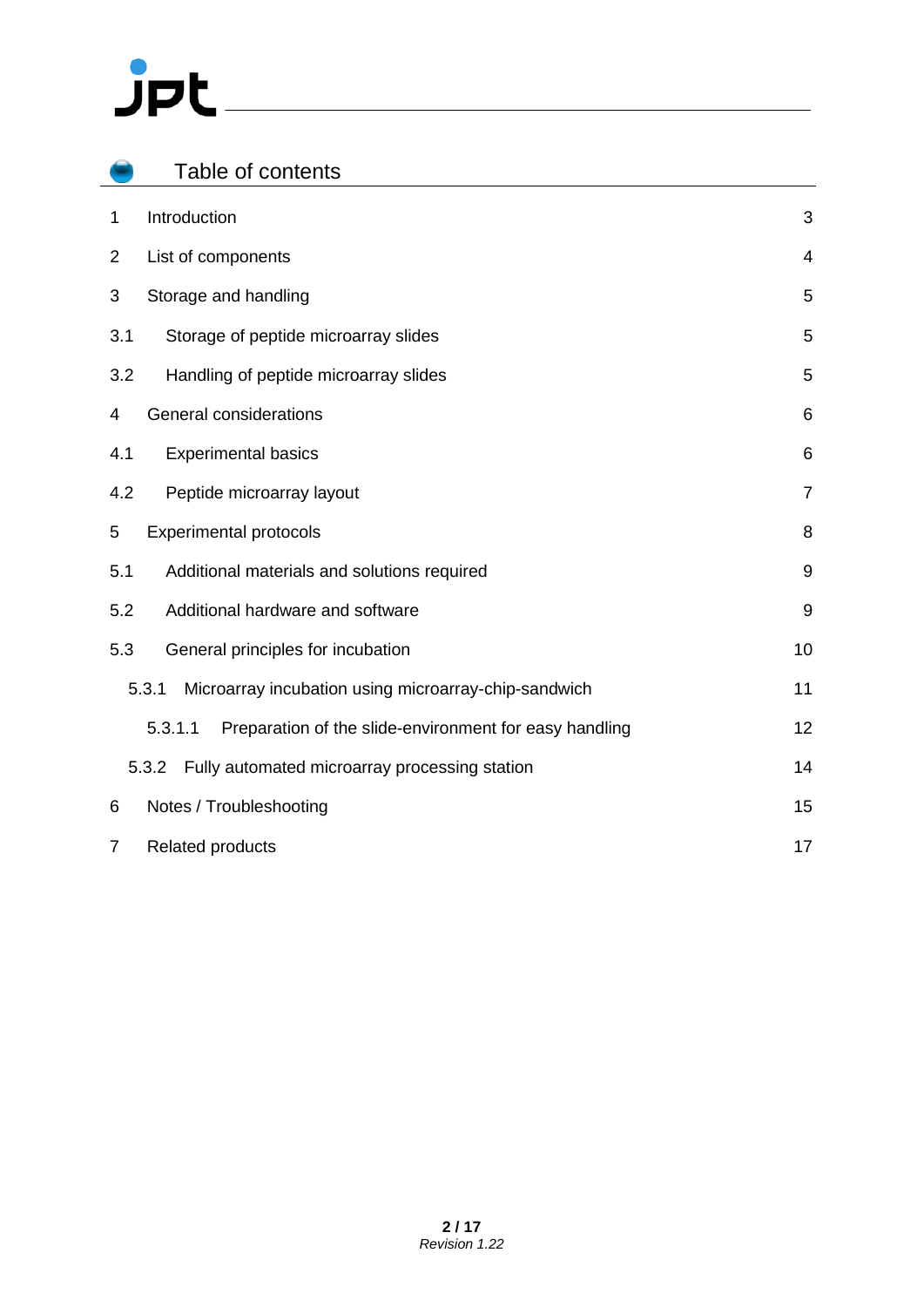#### <span id="page-2-0"></span>**1 Introduction**

Histone modifications are key events in chromatin structure remodeling. Posttranslational modifications (PTMs) are accomplished by a variety of enzymes including histone methyltransferases, acetyltransferases and deacetylases. PTMs of histones are known to play a crucial role in regulation of gene transcription and exhibit major significance in cellular development and differentiation. They were also found to be involved in development and progression of several diseases, e.g. cancer. The identification of epitopes or dominat regions of histone modifications is essential for understanding the biological function of histone modifying enzymes. One of the most efficient ways to identify such epitopes is incubation of a collection of histone derived peptides displayed on peptide microarrays with targets of interest. JPT Peptide Technologies' *Histone Code Microarrays* are peptide microarrays designed for rapid screening of e.g. PTM-specific antibodies. With 3868 20-meric peptides from all human histones, the majority of natural sequence variants is covered. The *Histone Code* library displays the following PTMs Nε[-\(acetyl\)lysine](http://www.google.de/url?sa=t&rct=j&q=succinyl-lysine&source=web&cd=2&ved=0CC0QFjAB&url=http%3A%2F%2Fwww.jlr.org%2Fcontent%2F47%2F7%2F1386.abstract&ei=gi2iT4WlH9DHtAa-0PHaBw&usg=AFQjCNEwfdJh5D8hjwRYl_zfQbErRA8VdA) (KAc), Nε[-\(mono-methyl\)lysine](http://www.google.de/url?sa=t&rct=j&q=succinyl-lysine&source=web&cd=2&ved=0CC0QFjAB&url=http%3A%2F%2Fwww.jlr.org%2Fcontent%2F47%2F7%2F1386.abstract&ei=gi2iT4WlH9DHtAa-0PHaBw&usg=AFQjCNEwfdJh5D8hjwRYl_zfQbErRA8VdA) (KMe1), Nε[-\(di-methyl\)lysine](http://www.google.de/url?sa=t&rct=j&q=succinyl-lysine&source=web&cd=2&ved=0CC0QFjAB&url=http%3A%2F%2Fwww.jlr.org%2Fcontent%2F47%2F7%2F1386.abstract&ei=gi2iT4WlH9DHtAa-0PHaBw&usg=AFQjCNEwfdJh5D8hjwRYl_zfQbErRA8VdA) (KMe2), Nε[-\(tri](http://www.google.de/url?sa=t&rct=j&q=succinyl-lysine&source=web&cd=2&ved=0CC0QFjAB&url=http%3A%2F%2Fwww.jlr.org%2Fcontent%2F47%2F7%2F1386.abstract&ei=gi2iT4WlH9DHtAa-0PHaBw&usg=AFQjCNEwfdJh5D8hjwRYl_zfQbErRA8VdA)[methyl\)lysine](http://www.google.de/url?sa=t&rct=j&q=succinyl-lysine&source=web&cd=2&ved=0CC0QFjAB&url=http%3A%2F%2Fwww.jlr.org%2Fcontent%2F47%2F7%2F1386.abstract&ei=gi2iT4WlH9DHtAa-0PHaBw&usg=AFQjCNEwfdJh5D8hjwRYl_zfQbErRA8VdA) (KMe3), Nε[-\(butyryll\)lysine](http://www.google.de/url?sa=t&rct=j&q=succinyl-lysine&source=web&cd=2&ved=0CC0QFjAB&url=http%3A%2F%2Fwww.jlr.org%2Fcontent%2F47%2F7%2F1386.abstract&ei=gi2iT4WlH9DHtAa-0PHaBw&usg=AFQjCNEwfdJh5D8hjwRYl_zfQbErRA8VdA) (KBut), Nε[-\(propionyl\)lysine](http://www.google.de/url?sa=t&rct=j&q=succinyl-lysine&source=web&cd=2&ved=0CC0QFjAB&url=http%3A%2F%2Fwww.jlr.org%2Fcontent%2F47%2F7%2F1386.abstract&ei=gi2iT4WlH9DHtAa-0PHaBw&usg=AFQjCNEwfdJh5D8hjwRYl_zfQbErRA8VdA) (KProp), [N](http://www.google.de/url?sa=t&rct=j&q=succinyl-lysine&source=web&cd=2&ved=0CC0QFjAB&url=http%3A%2F%2Fwww.jlr.org%2Fcontent%2F47%2F7%2F1386.abstract&ei=gi2iT4WlH9DHtAa-0PHaBw&usg=AFQjCNEwfdJh5D8hjwRYl_zfQbErRA8VdA)ε- [\(succinyl\)lysine](http://www.google.de/url?sa=t&rct=j&q=succinyl-lysine&source=web&cd=2&ved=0CC0QFjAB&url=http%3A%2F%2Fwww.jlr.org%2Fcontent%2F47%2F7%2F1386.abstract&ei=gi2iT4WlH9DHtAa-0PHaBw&usg=AFQjCNEwfdJh5D8hjwRYl_zfQbErRA8VdA) (KSuc), Nε[-\(malonyl\)lysine](http://www.google.de/url?sa=t&rct=j&q=succinyl-lysine&source=web&cd=2&ved=0CC0QFjAB&url=http%3A%2F%2Fwww.jlr.org%2Fcontent%2F47%2F7%2F1386.abstract&ei=gi2iT4WlH9DHtAa-0PHaBw&usg=AFQjCNEwfdJh5D8hjwRYl_zfQbErRA8VdA) (KMal), N-Methylarginine (RMe1), asymmetric dimethylarginine (RMe2a), symmetric dimethylarginine (RMe2s), phospho-threonine (pT), phospho-serine (pS), phospho-tyrosine (pY) and Citrulline (Cit). For sites reported in the literature, combinations of up to six single PTMs are represented. Additionally, for H2A, H2B, H3 and H4 all possible single modifications are covered. The microarray can be used for broad and efficient mapping of antibody specificity or activity of histone modifying enzymes.

Upon incubation with your protein, antibody or sample of interest, the binding event can be detected by reading fluorescence intensity. For this purpose, either directly labeled proteins or labeled secondary antibodies can be used.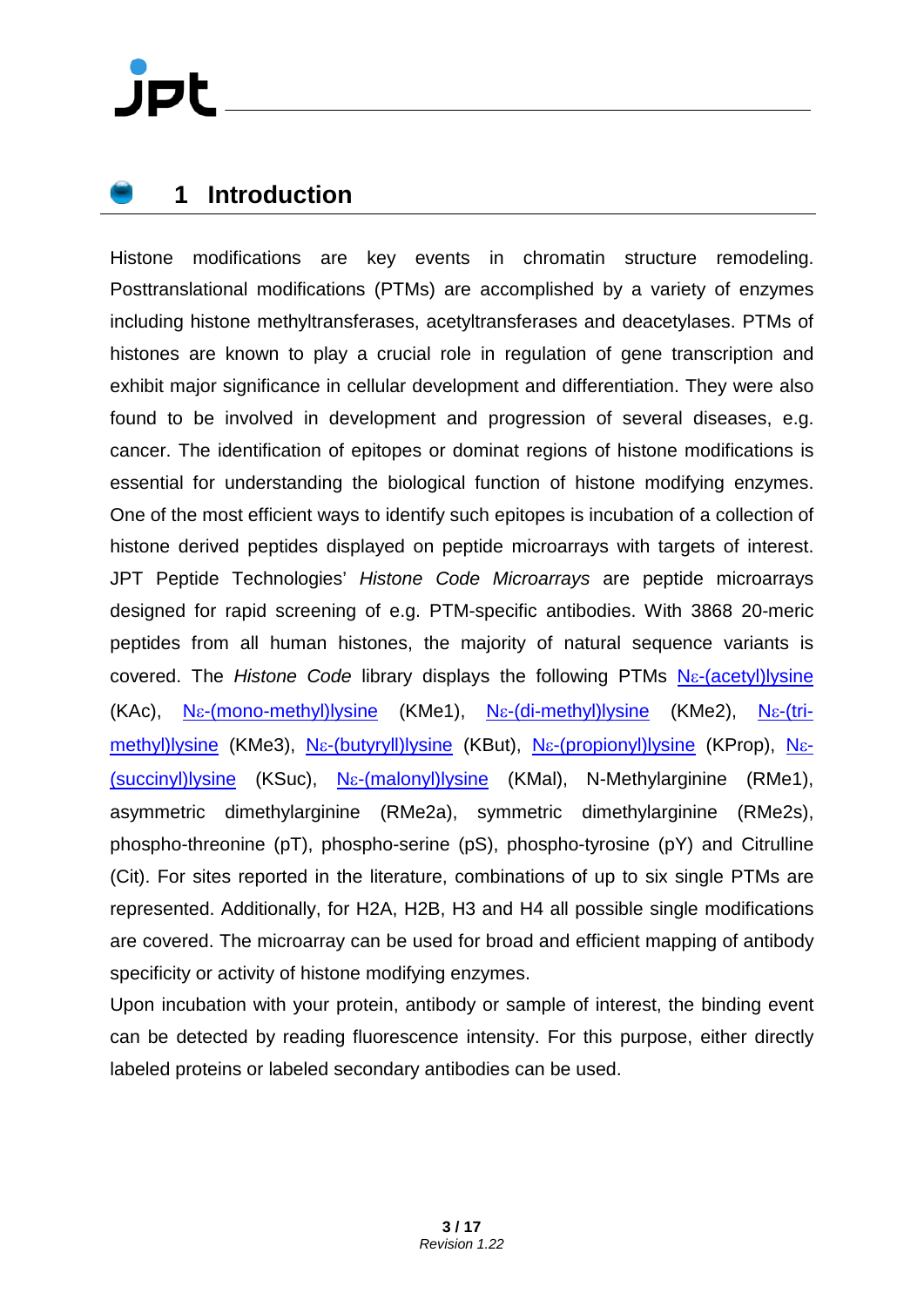# $J$ pt $-$

### <span id="page-3-0"></span>**2 List of components**

| <b>Component</b>                   | Quantity                                                                               |
|------------------------------------|----------------------------------------------------------------------------------------|
| Histone Code Peptide Microarray    | Glass slide displaying peptides in three<br>identical sub arrays.                      |
| Blank slides engraved with "Blank" | One blank slide per Histone Code Peptide<br>Microarray.                                |
| <b>Spacers</b>                     | Vials containing 20 spacers each.                                                      |
| <b>Product Documentation</b>       | Relevant data files (peptide list as table,<br>protocols and datasheet as pdf-file and |
|                                    | sequence info as gal-file).                                                            |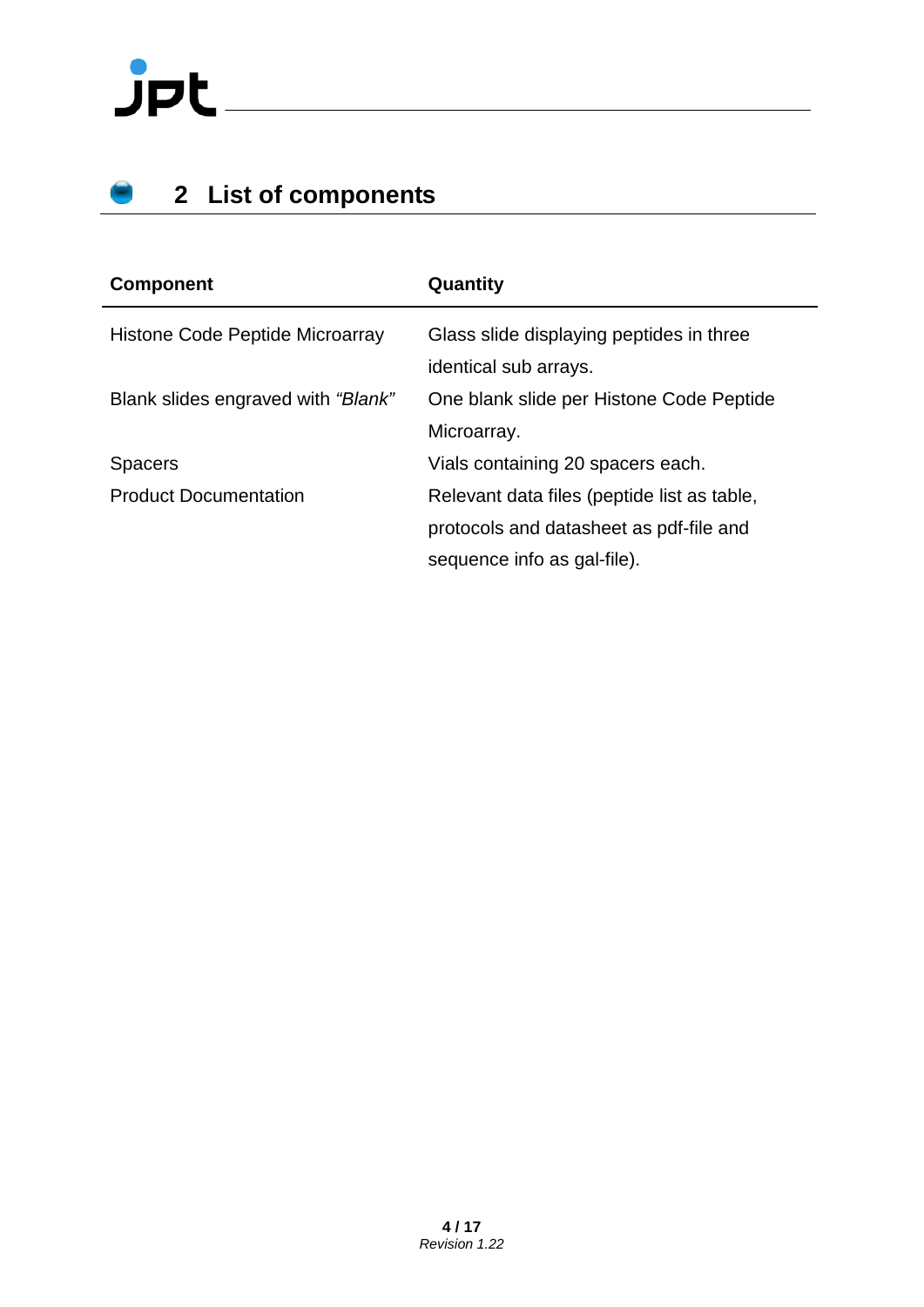### <span id="page-4-0"></span>**3 Storage and handling**

#### <span id="page-4-1"></span>**3.1 Storage of peptide microarray slides**

- Optimal storage conditions for peptide microarray slides are in a cool (approx. 4°C / 39°F), dark and dry environment.
- Peptide microarrays are stable for at least 18 months when stored at 4°C (39°F).
- Do not freeze the peptide microarrays.

#### <span id="page-4-2"></span>**3.2 Handling of peptide microarray slides**

- Always handle the peptide microarrays with care.
- Never touch the peptide microarray slide surface.
- Never wipe or touch the surface of the peptide microarray slide with a cloth.
- Always wear laboratory gloves when handling peptide microarray slides.
- Hold peptide microarray slides at the end, which carries the engraved data label. This label provides a unique identification of the array.
- Take care when dispensing solutions onto the slide surface. Make sure not to touch the surface with pipette-tips or dispensers.
- Inappropriate chemicals may destroy the chemical bonding of the peptides to the glass surface. Never use chemicals with corrosive activity. Avoid usage of strong alkaline or acidic solutions.
- Avoid dust or other particles during each step of the experiment. Dust, particles and resulting scratches will cause artifacts during the final signal readout.
- Preferably filter all solutions for the washing steps through 0.2 µm particle filters before use.

#### **READ THE ENTIRE PROTOCOL BEFORE STARTING YOUR EXPERIMENTS! CAREFULLY NOTE THE HANDLING AND STORAGE CONDITIONS OF JPT's PEPTIDE MICROARRAYS.**

**PLEASE CONTACT JPT PEPTIDE TECHNOLOGIES´ TECHNICAL SERVICES FOR ASSISTANCE IF NECESSARY.**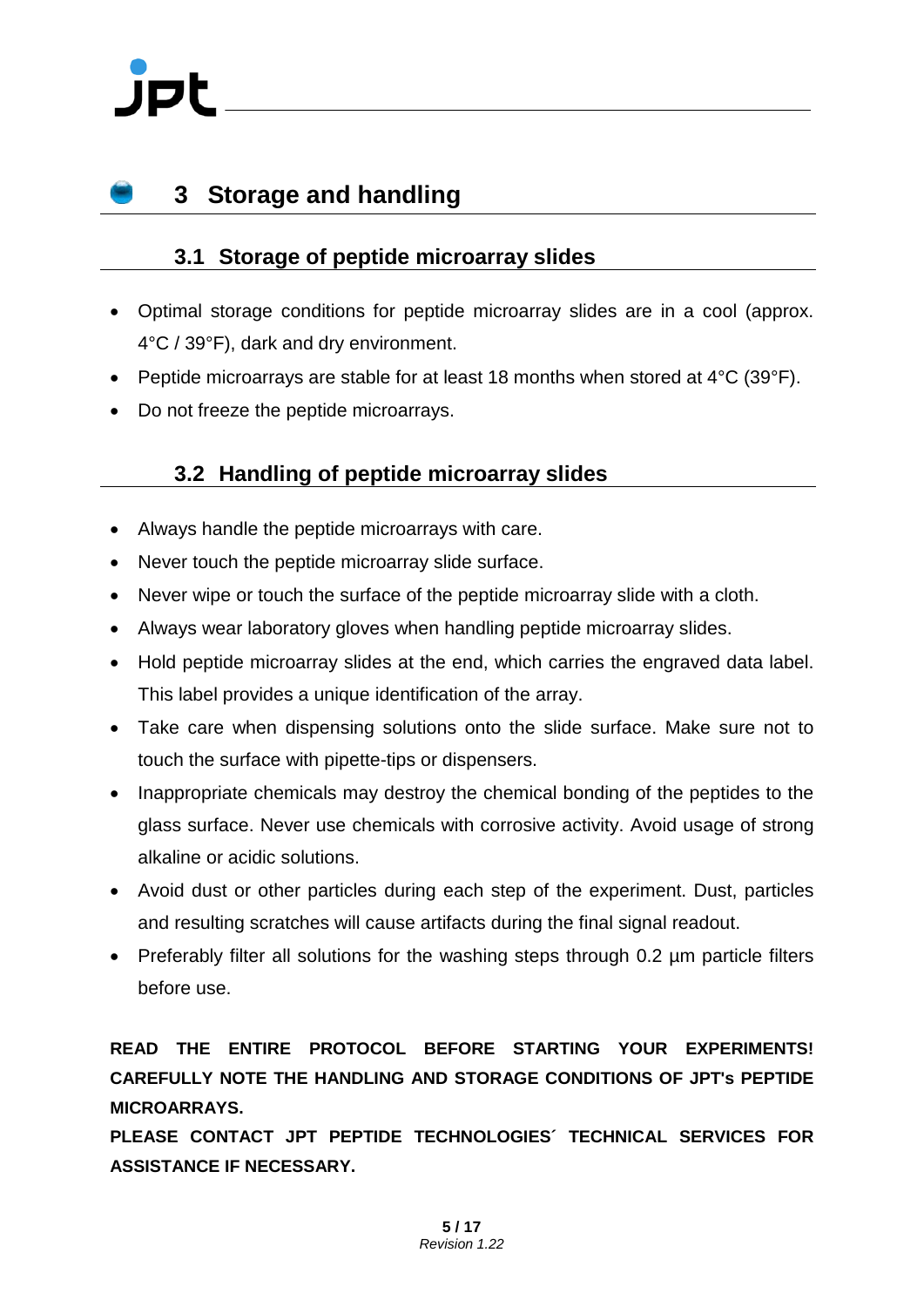#### <span id="page-5-0"></span>**4 General considerations**

#### <span id="page-5-1"></span>**4.1 Experimental basics**

JPT Peptide Technologies' *Histone Code Peptide Microarrays* are comprised of peptides derived from human histones (principle of epitope detection see [Figure 1\)](#page-5-2). The deposited molecules represent overlapping peptides and are chemoselectively and covalently linked to the glass surface via the C-terminus. An optimized hydrophilic linker is inserted between the glass surface and the antigen derived peptide to avoid false negatives caused by sterical hindrance.



JPT's *Histone Code Peptide Microarrays* are devices for the investigation of histone-ligand interactions in dependence on the posttranslational modifications of histones.

After incubation with an analyte, a fluorescently labeled detection molecule is used for signal readout.

<span id="page-5-2"></span>**Figure 1**: General principle of epitope detection using overlapping peptide scans.

*JPT's peptide microarray* slides are delivered in a pre-treated form minimizing unspecific binding of your target antibody or protein to the slide surface. Therefore, no blocking step is needed.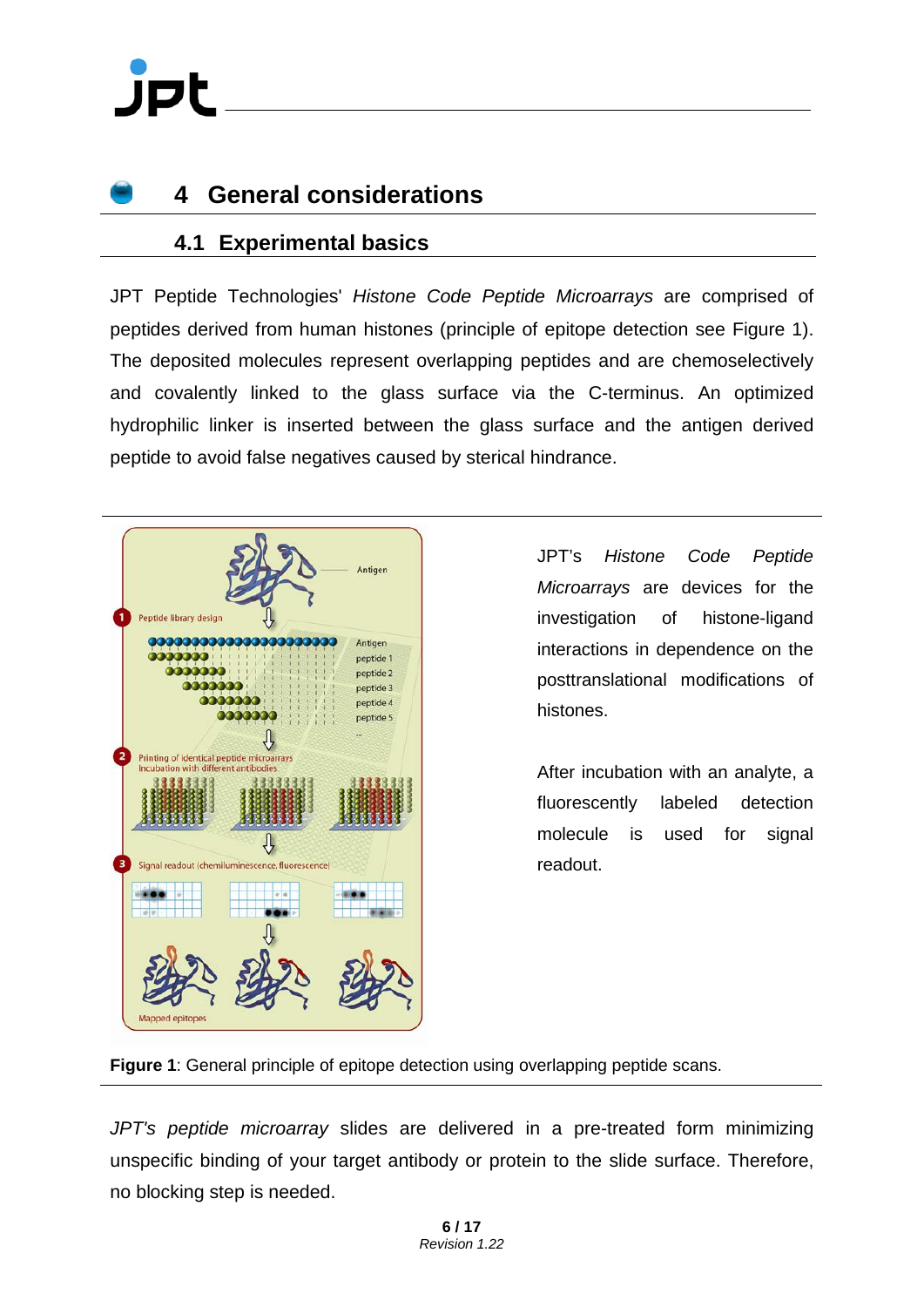## JPI

#### <span id="page-6-0"></span>**4.2 Peptide microarray layout**

Please refer to the gal-file provided with the product documentation for the identity and location of the spots on the microarray surface. The side of the slide with the engraved label is the surface displaying the peptides. The gal-file can be opened using microarray evaluation software-modules capable of evaluating high-density microarray slides. Since gal-files are tab-separated text files, they can be processed with software modules such as Microsoft Editor (Notepad) or Microsoft Excel. A schematic layout of the peptide microarray is shown in [Figure 2.](#page-6-1) The peptides are printed in three identical sub arrays on the microarray. This enables efficient intrachip reproducibility tests. Each subarray is printed in individual blocks.



<span id="page-6-1"></span>**Figure 2:** Exemplary view for a microarray slide with three 18 x 18 mm sub arrays (left) and a subarray consisting of 16 individual blocks (right).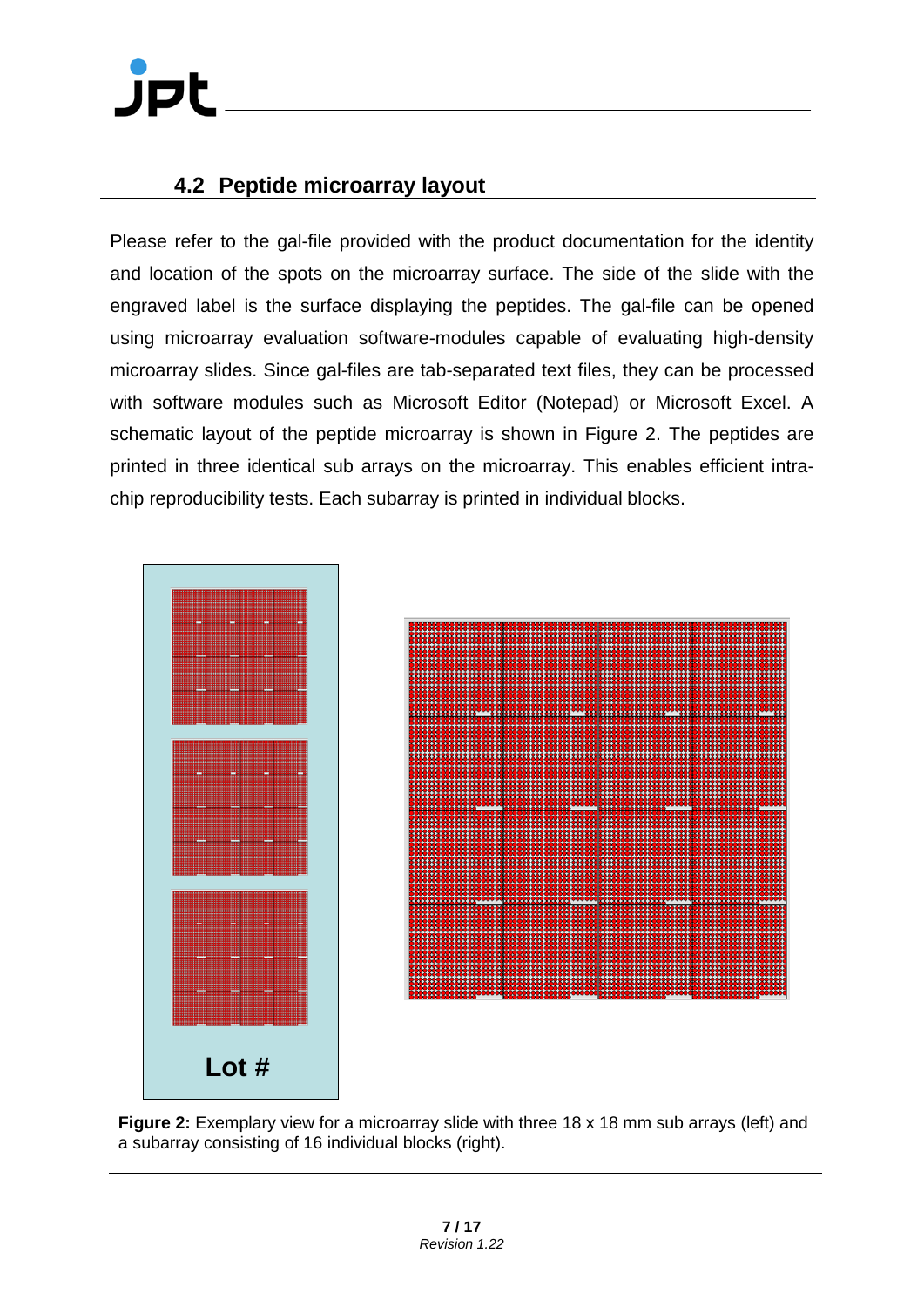### <span id="page-7-0"></span>**5 Experimental protocols**

**Note: The following procedure is given as a guideline only. The optimal experimental conditions will vary depending on the investigated sample and instruments used and can, therefore, not be predetermined. The optimal experimental conditions must be established by the user. No warranty or guarantee of performance using this procedure with your target antibody or serum can be made or is implied.**

The *Histone Code Peptide Microarray* is designed as a ready-to-use product. There is no need to perform blocking steps on the slide surface prior to incubation with the target antibody or protein. However, in case of incubations with blood sera or plasma, JPT recommends to include an additional blocking step prior to incubation with patient sample.

Please refer to the gal-files provided with the product documentationfor the identity and location of the spots on the peptide microarray surface. The side of the slide displaying the peptides is marked with the engraved lot number.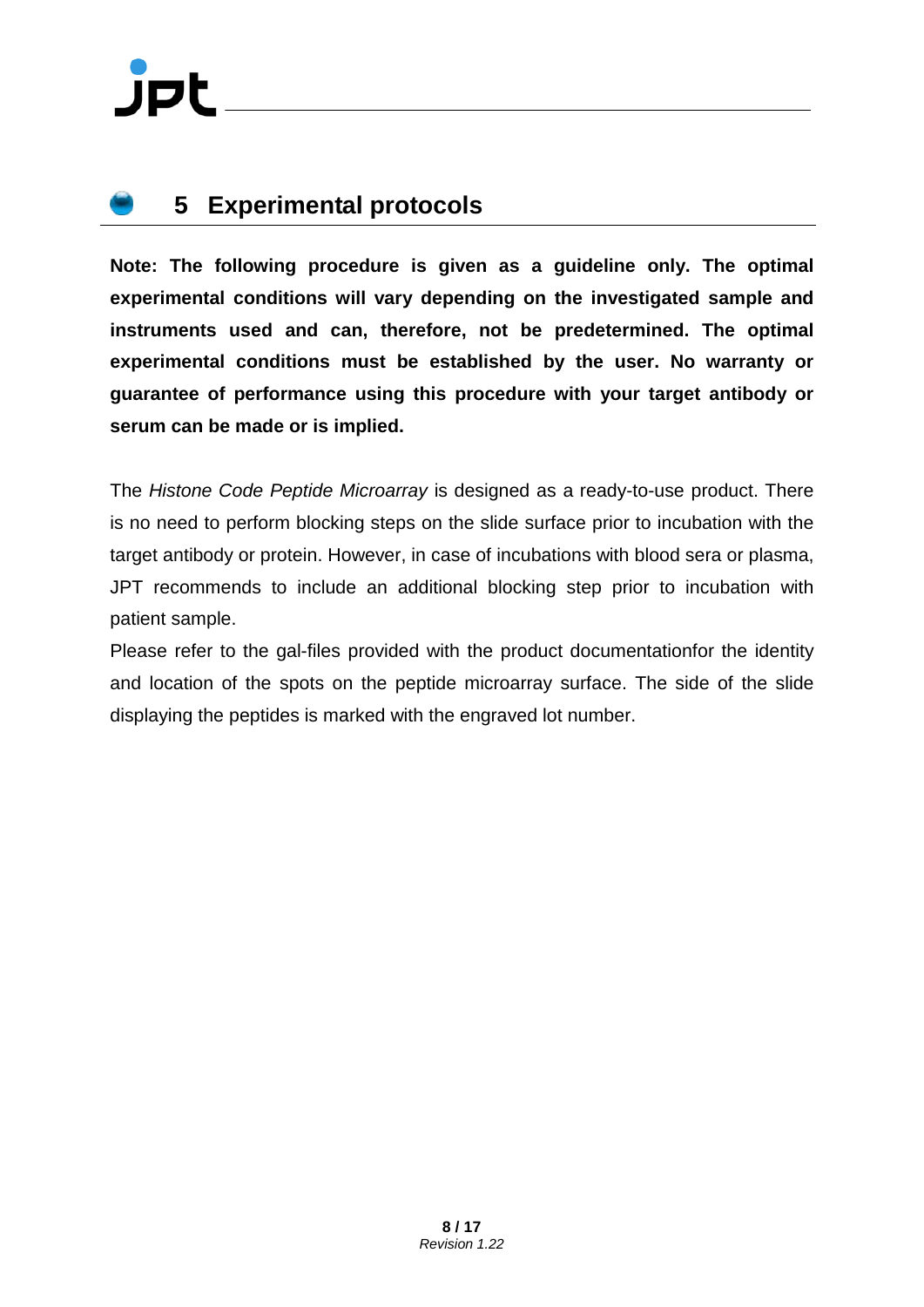## $J$ pt

#### <span id="page-8-0"></span>**5.1 Additional materials and solutions required**

| <b>Component</b>                  | <b>Recommendations / Remarks</b>                                                                                                               |
|-----------------------------------|------------------------------------------------------------------------------------------------------------------------------------------------|
| Primary antibody:                 | Final concentration of about $1-10 \mu g/mL$ .                                                                                                 |
| Proteins / enzymes:               | For analysis of e.g. histone binding or modifying components,<br>JPT recommends a final concentration of 10 $\mu$ g/ml or above.               |
| Blood sera or<br>plasma solution: | Final sample dilution of 1:100 to 1:500 in blocking reagent or<br>assay buffer.                                                                |
| Secondary antibody:               | Fluorescently labeled secondary antibody.                                                                                                      |
|                                   | JPT recommends Cy5 or related dyes and a final conc. of<br>about 1 µg/mL. Blue and green dyes are not recommended<br>due to background issues. |
| Tris buffered saline:             | 1x TBS-Buffer $+0.1\%$ Tween20 (TBS-T)                                                                                                         |
| De-ionized water:                 | For final washing steps of the microarrays.                                                                                                    |

#### <span id="page-8-1"></span>**5.2 Additional hardware and software**

| <b>Component</b>                                  | <b>Recommendations / Remarks</b>                                                                                                                                   |
|---------------------------------------------------|--------------------------------------------------------------------------------------------------------------------------------------------------------------------|
| Automated<br>incubation/<br>hybridization station | <b>Tecan Hybridization Station HS4X00</b><br>Note: Alternatively a microarray incubation sandwich can be<br>used. Please refer to point 5.3.1 for further details. |
| Microarray<br>centrifuge                          | Or access to a stream of nitrogen to dry the microarray slides.                                                                                                    |
| <b>Fluorescence</b><br>scanner/imager             | Capable of excitation of appropriate fluorophore moiety and<br>with a pixel size of at least 10 um.                                                                |
| Software                                          | Allowing quantification of the image and the assignment of<br>signal intensities to individual peptides using the enclosed<br>gal-file.                            |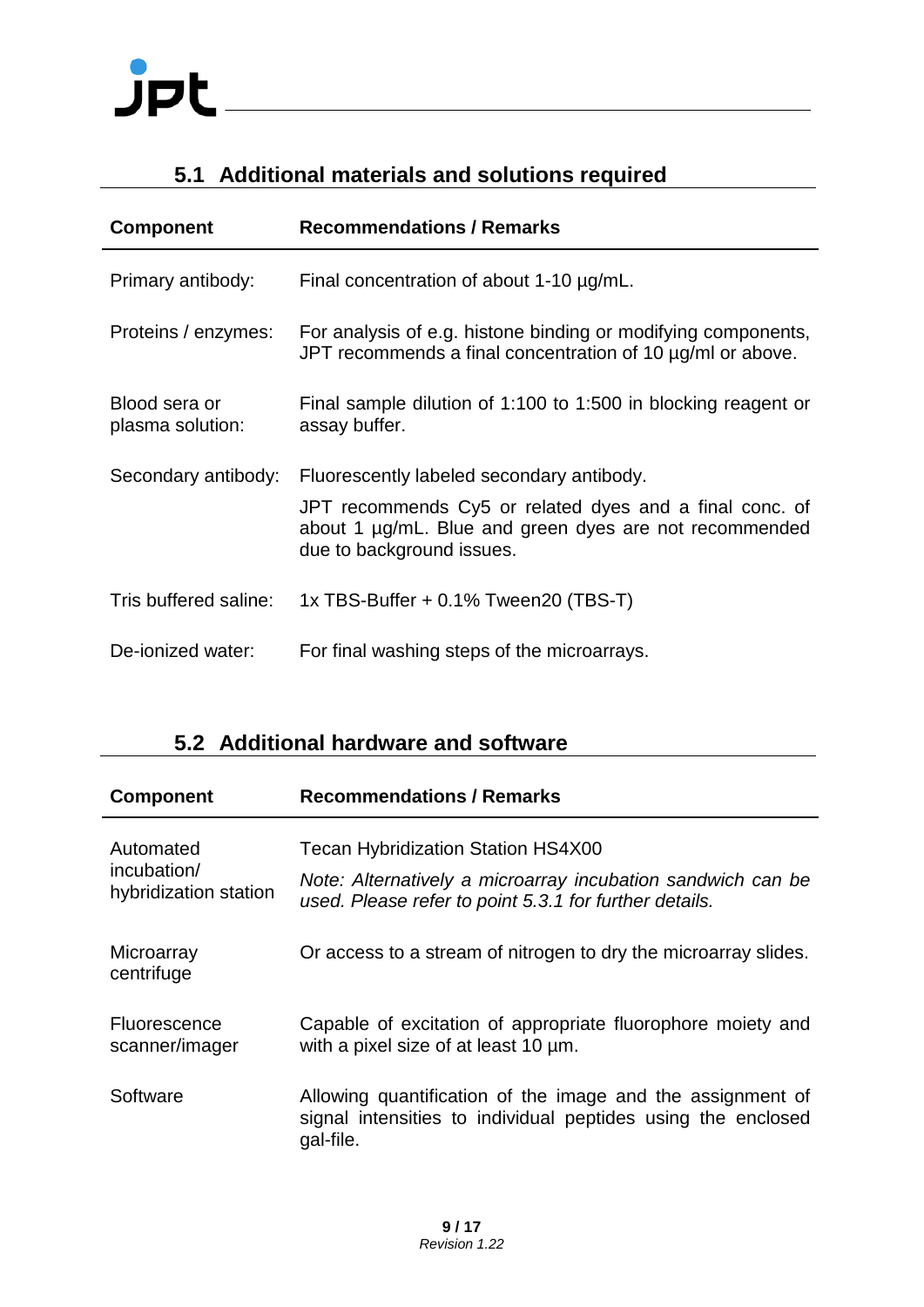## $JPL$

#### <span id="page-9-0"></span>**5.3 General principles for incubation**

| L.    | <b>INCUBATION</b>    | <b>WITH PRIMARY ANTIBODY / ANALYTE</b>                                                            |            |
|-------|----------------------|---------------------------------------------------------------------------------------------------|------------|
|       |                      | @30°C (86°F)                                                                                      | 2 hrs      |
|       |                      | Note: Final assay volume of the chip sandwich $\sim$ 300 $\mu$ l!                                 |            |
| Ш.    | <b>DISASSEMBLING</b> | in TBS-T                                                                                          |            |
| Ш.    | <b>WASHING</b>       | with TBS-T                                                                                        | 5x 3-4 min |
| IV.   | <b>INCUBATION</b>    | <b>WITH SECONDARY ANTIBODY</b>                                                                    |            |
|       |                      | @30°C (86°F)                                                                                      | 30-45 min  |
| V.    | <b>WASHING</b>       | with TBS-T                                                                                        | 5x 3-4 min |
|       |                      | with de-ionized $H_2O$                                                                            | 5x 3-4 min |
| VI.   | <b>SLIDE DRYING</b>  | Using microarray centrifuge / by blowing a gentle stream of<br>nitrogen on the microarray surface |            |
| VII.  | <b>IMAGING</b>       | Fluorescence scanning                                                                             |            |
|       |                      | Note: Scanning resolution = 10 µm pixel size !                                                    |            |
| VIII. | <b>DATA ANALYSIS</b> | Determination of signal intensities of each peptide spot.<br>Bioinformatic evaluation of data.    |            |
|       |                      |                                                                                                   |            |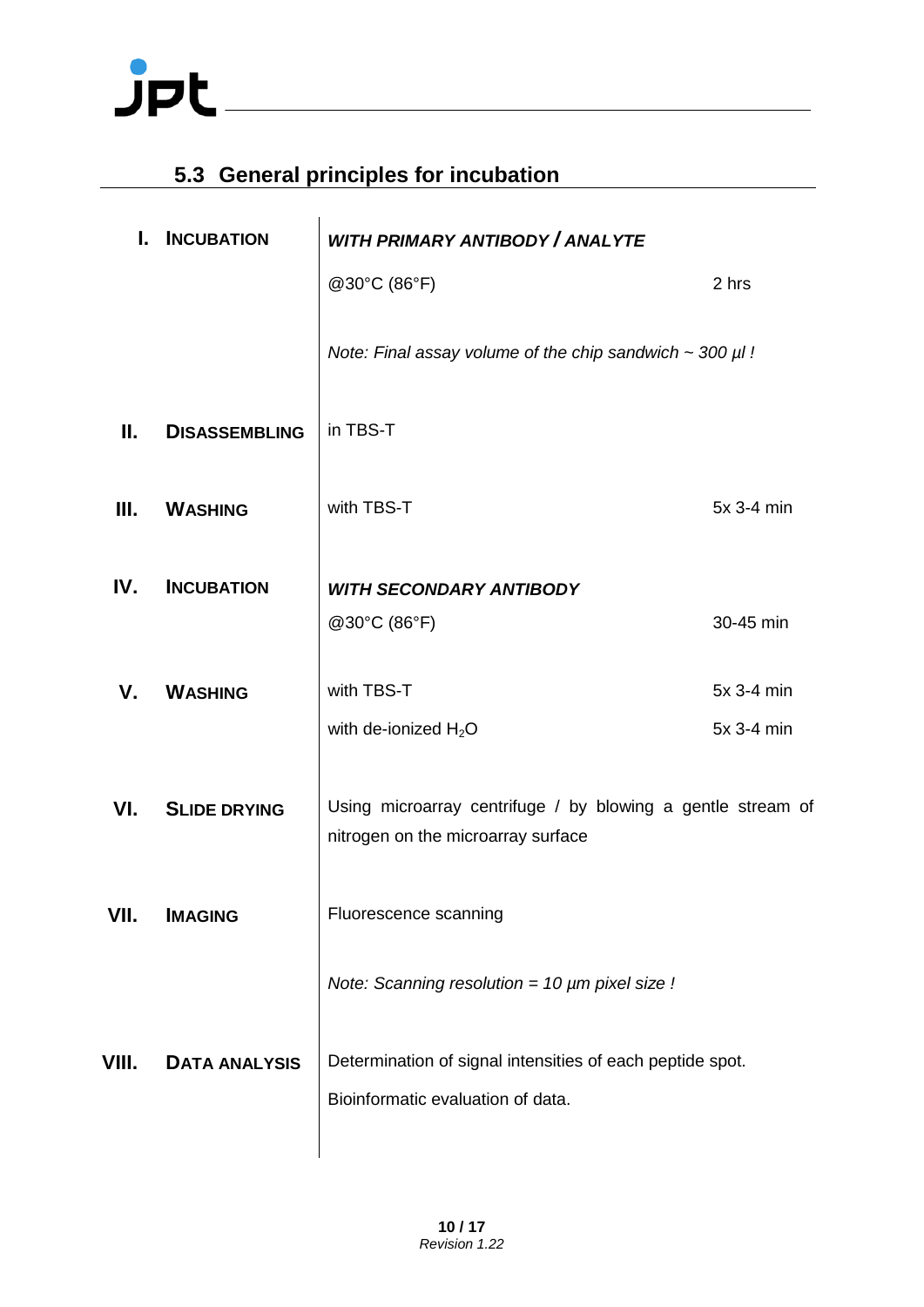#### <span id="page-10-0"></span>**5.3.1 Microarray incubation using microarray-chip-sandwich**

To create a simple incubation chamber, two slides, one displaying the peptides and another slide (*Blank*-slide) without peptides, are assembled according to [Figure 3](#page-10-1) in a sandwich like format. Alternatively, two peptide carrying slides can be assembled to form an incubation chamber allowing further quality control of the experiment. Please make sure that in such a case the two peptide-displaying sides are facing each other. The two slides are separated by two spacers.



<span id="page-10-1"></span>**Figure 3:** Microarray incubation using microarray-chip-sandwich.

a) For assembly of "Chip-Sandwich" two plastic spacers are placed between the peptide displaying microarray (bottom slide) and the *Blank*-slide or second peptide displaying microarray (top slide) resulting in a defined reaction chamber.

b) Assay solution is applied via pipette tip into the reaction chamber formed by the two slides. Capillary forces will soak-in the solution without formation of bubbles.

c) Top microarray is shifted resulting in overlaying ends of the glass slides. This arrangement enables convenient disassembly after the incubation step.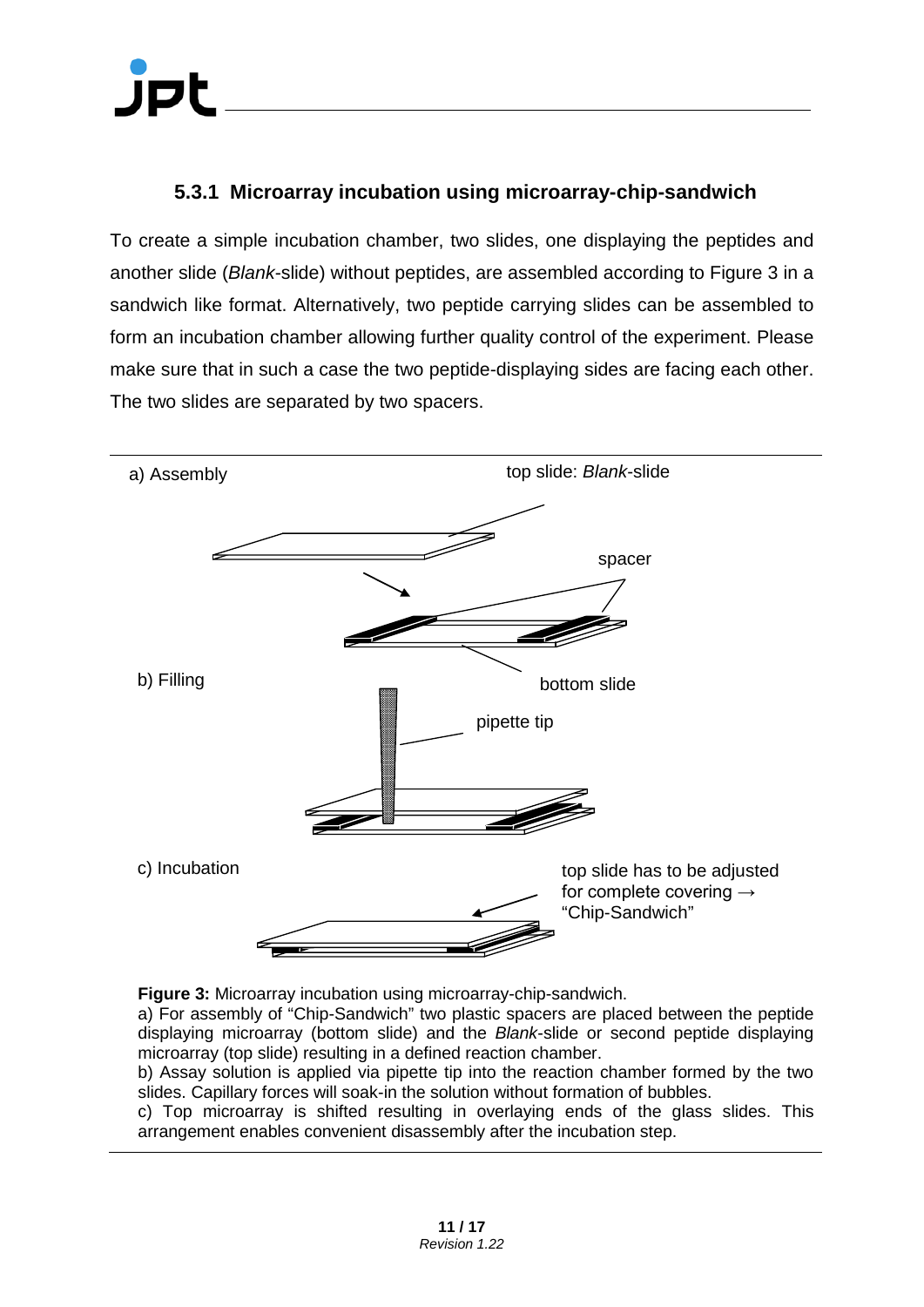

The sample has to be applied in between the two slides. Therefore, the top slide is shifted about 1 mm in relation to the bottom side. If the pipette tip is adjusted on the position directly over the uncovered bottom slide the capillary forces allow proper distribution of the sample solution without formation of bubbles.

#### <span id="page-11-0"></span>**5.3.1.1 Preparation of the slide-environment for easy handling**

**II. WET-CHAMBER ASSEMBLY**



⇓

#### **III. PLACEMENT OF THE PEPTIDE MICROARRAY SLIDE SUPPORT PLATE FACING UPWARD**



*Engraved label has to be readable from top.*

⇓

**IV. PLACEMENT OF ENCLOSED SPACERS ON BOTH ENDS OF THE MICROARRAY**



⇓

**12 / 17** *[Revision 1.22](#page-0-0)*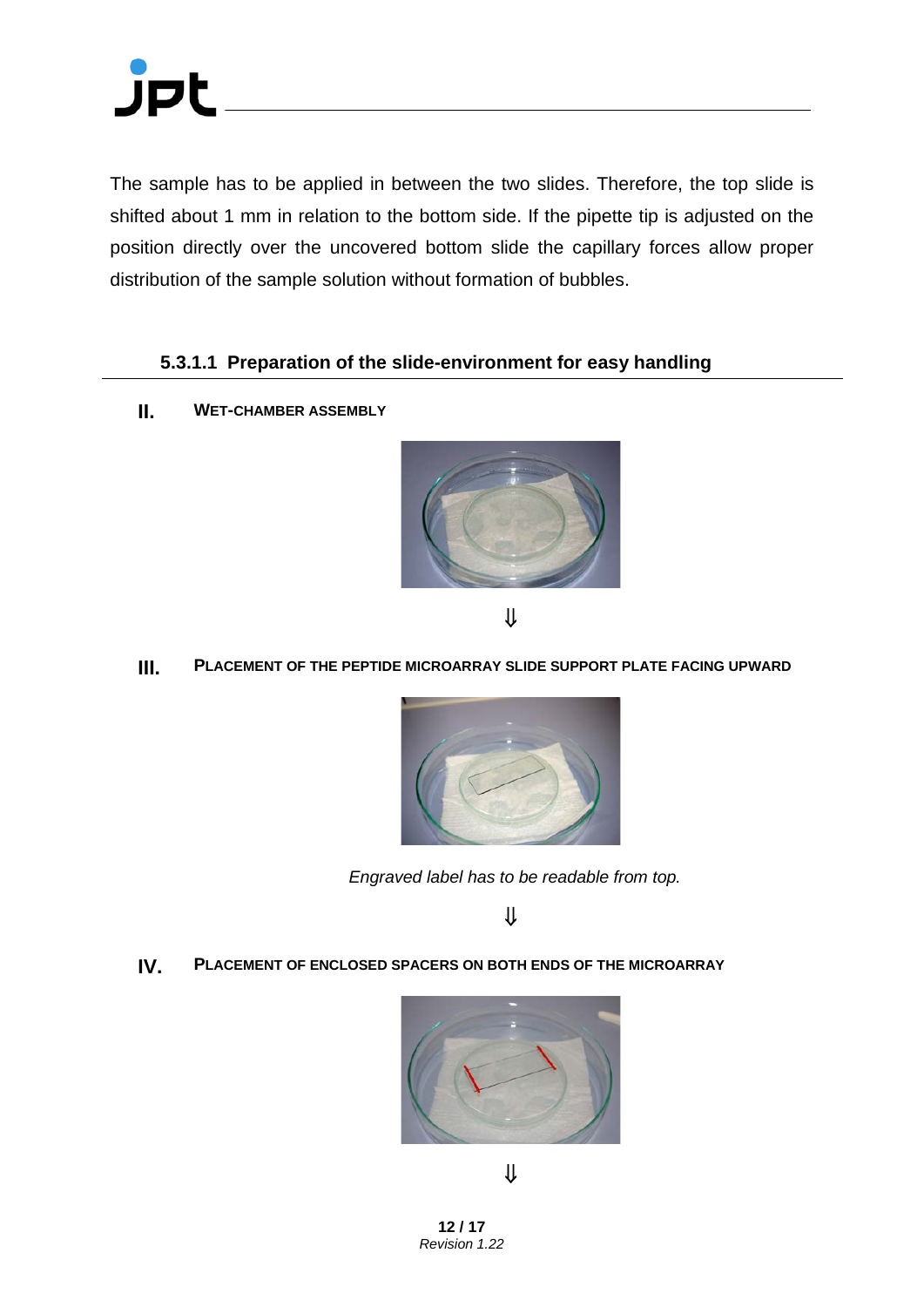

**V. ASSEMBLING OF THE MICROARRAY SANDWICH**



*See also [5.3.1.](#page-10-0) If two peptide microarrays are used make sure that peptide displaying sides are facing each other.*

#### ⇓

**VI. PREPARATION OF FINAL ASSAY SOLUTION CONTAINING TARGET ANTIBODY/ANALYTE**

*Approx. 300 µL if enclosed spacers are used.*

#### ⇓

**VII. PIPETTING OF THE COMPLETE VOLUME INTO MICROARRAY CHIP SANDWICH**



*Capillary forces will suck the solution in between the two slides. Avoid air bubbles within the sandwich.*



Make sure not to touch the microarray with the pipette tip. Scratches and marks on the surface may destroy the deposited microarray and will cause artifacts!

⇓

#### **VIII. ADJUSTMENT OF THE PEPTIDE MICROARRAY SANDWICH**



*As described in point [5.3.1](#page-10-0) and [Figure 3.](#page-10-1)*

**13 / 17** *[Revision 1.22](#page-0-0)*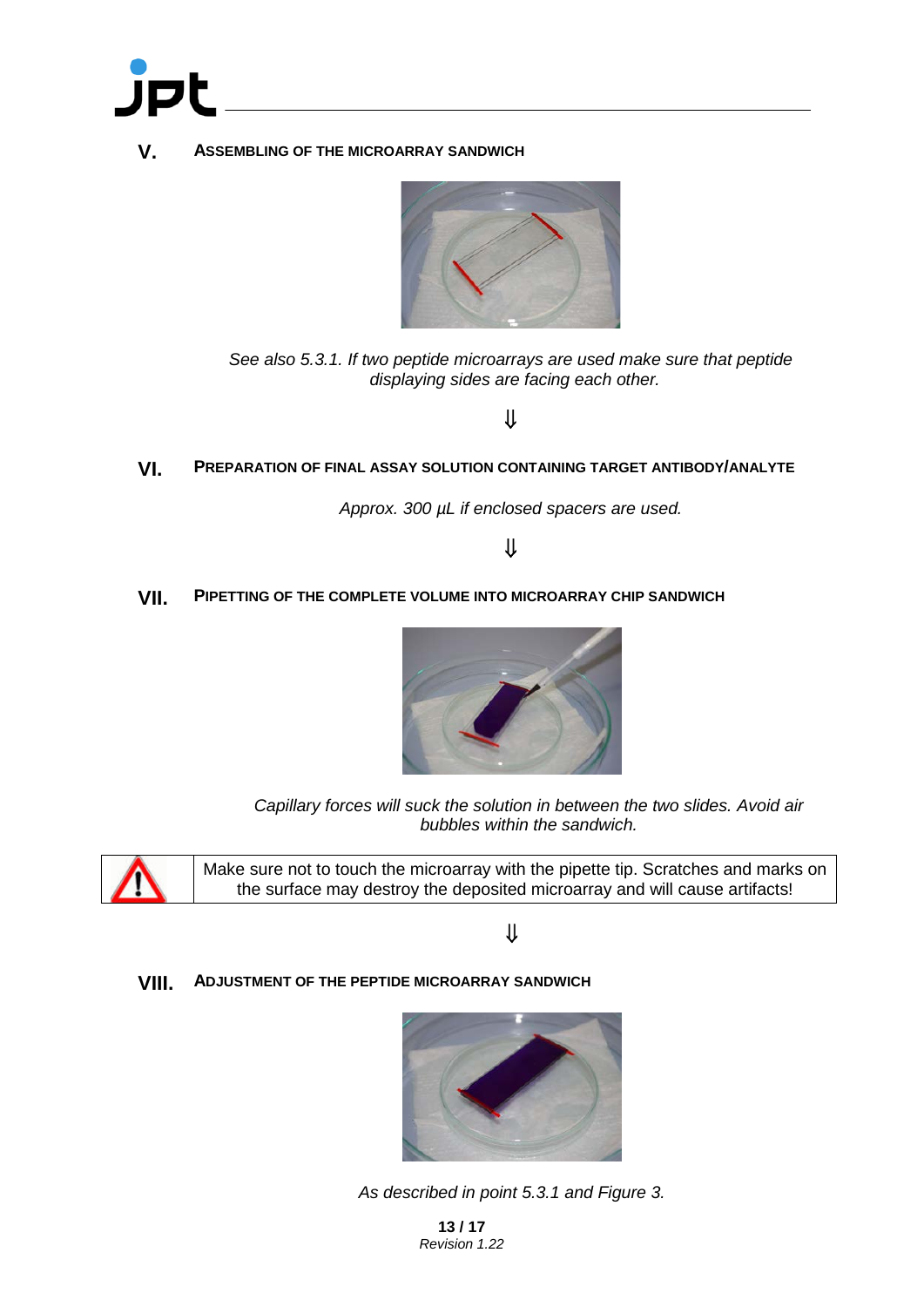

**IX. CLOSING OF THE PETRI-DISH WITH A MATCHING COVER TO CREATE AN INCUBATION CHAMBER.**



#### <span id="page-13-0"></span>**5.3.2 Fully automated microarray processing station**

All peptide microarrays produced by JPT have an identical layout concerning active area and spotted surface. Although the content of the microarrays varies the overall layout and dimensions are the same.



Please check with the manufacturer of your microarray processing station for compatibility with the required liquids. Most microarray processing stations are sensible towards strong acids and organic solutions. Protocols have to be adapted to prevent permanent damage to your device.

All peptide microarrays produced by JPT are adjusted to fit in common fully automated microarray processing systems. JPT recommends using Tecan HS4X00 Hybridization systems.

Protocols and procedures for using Tecan HS4X00 systems can be provided by JPT if necessary.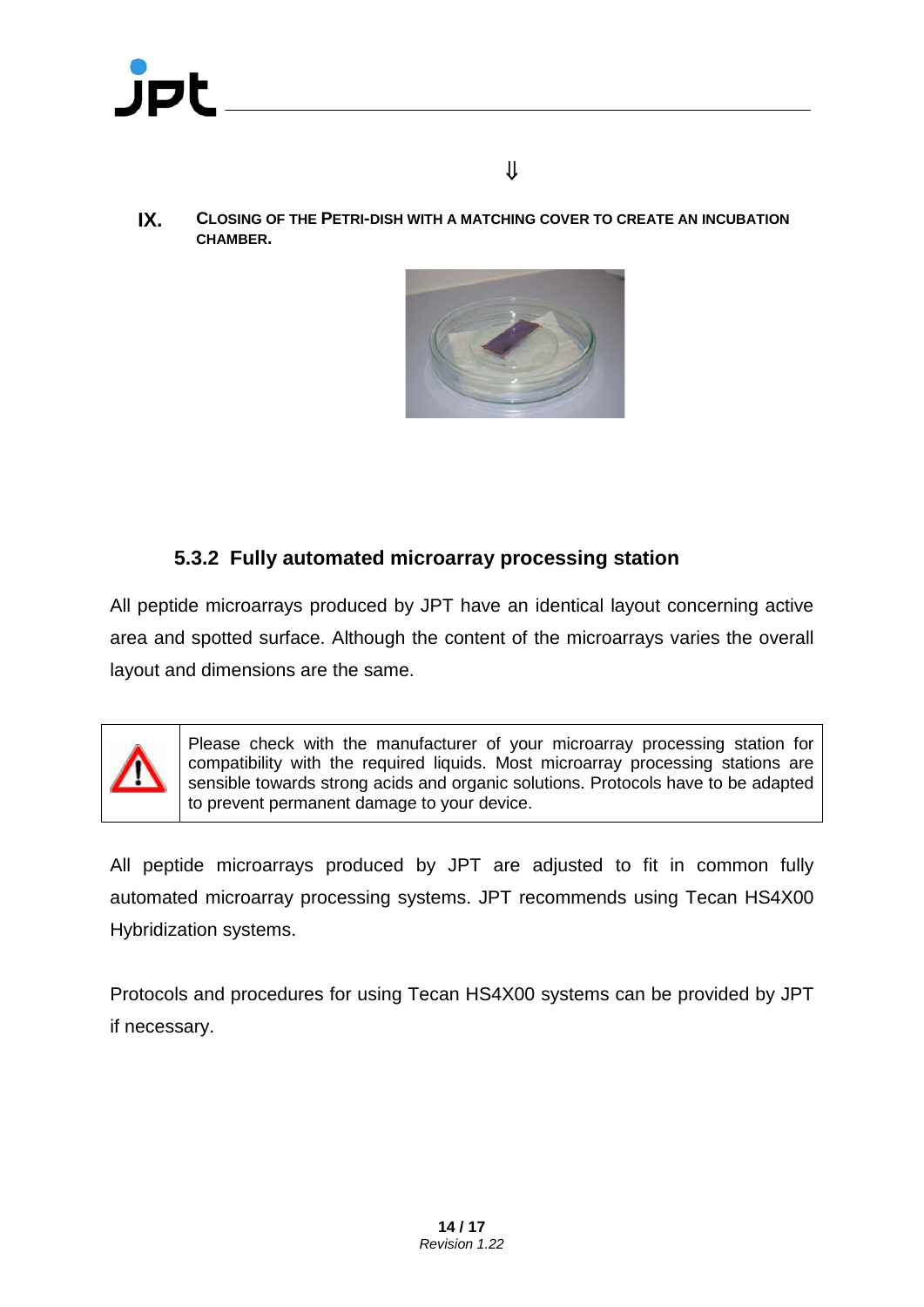

### <span id="page-14-0"></span>**6 Notes / Troubleshooting**

JPT does not recommend use of fluorescently labeled primary or secondary antibodies in microarray sandwich-like incubations. Instead microarrays should be washed in solutions containing fluorescently labeled antibodies since the resulting background will be decreased resulting in better signalto-noise ratio.

#### **Comments and Suggestions**

| Additional blocking<br>step | Is not recommended by JPT.<br>$\bullet$<br>In case of incubations with blood sera or plasma, JPT<br>$\bullet$<br>recommends to include an additional blocking step prior to<br>incubation with patient sample.                                                                                                                                                                                                                                                                                                                                                                                                                                                                                                                                    |
|-----------------------------|---------------------------------------------------------------------------------------------------------------------------------------------------------------------------------------------------------------------------------------------------------------------------------------------------------------------------------------------------------------------------------------------------------------------------------------------------------------------------------------------------------------------------------------------------------------------------------------------------------------------------------------------------------------------------------------------------------------------------------------------------|
| Artifacts                   | Avoid dust or other particles during each step of the<br>$\bullet$<br>experiment.<br>Dust particles and resulting scratches will cause artifacts<br>during the final signal readout.                                                                                                                                                                                                                                                                                                                                                                                                                                                                                                                                                              |
| High background<br>signals  | Carefully adjust the final dilution of your labeled secondary<br>antibody.<br>Microarray technology is very sensitive. Usage of<br>$\bullet$<br>secondary antibody in a higher dilution as proposed by the<br>manufacturer might be necessary.<br>Generally, the antibody concentration of 1 µg/mL was<br>$\bullet$<br>found working well in most cases. Depending on the<br>the<br>antibody,<br><b>of</b><br>secondary<br>increased<br>nature<br>concentrations may yield high background signals caused<br>by unspecific binding to the slide surface.<br>If the signals within the peptide spots are saturated, higher<br>$\bullet$<br>dilution rates of antibody is recommended.<br>(Direct fluorescently labeled) proteins sometimes tend to |

• (Direct fluorescently labeled) proteins sometimes tend to induce background signals via unspecific binding to the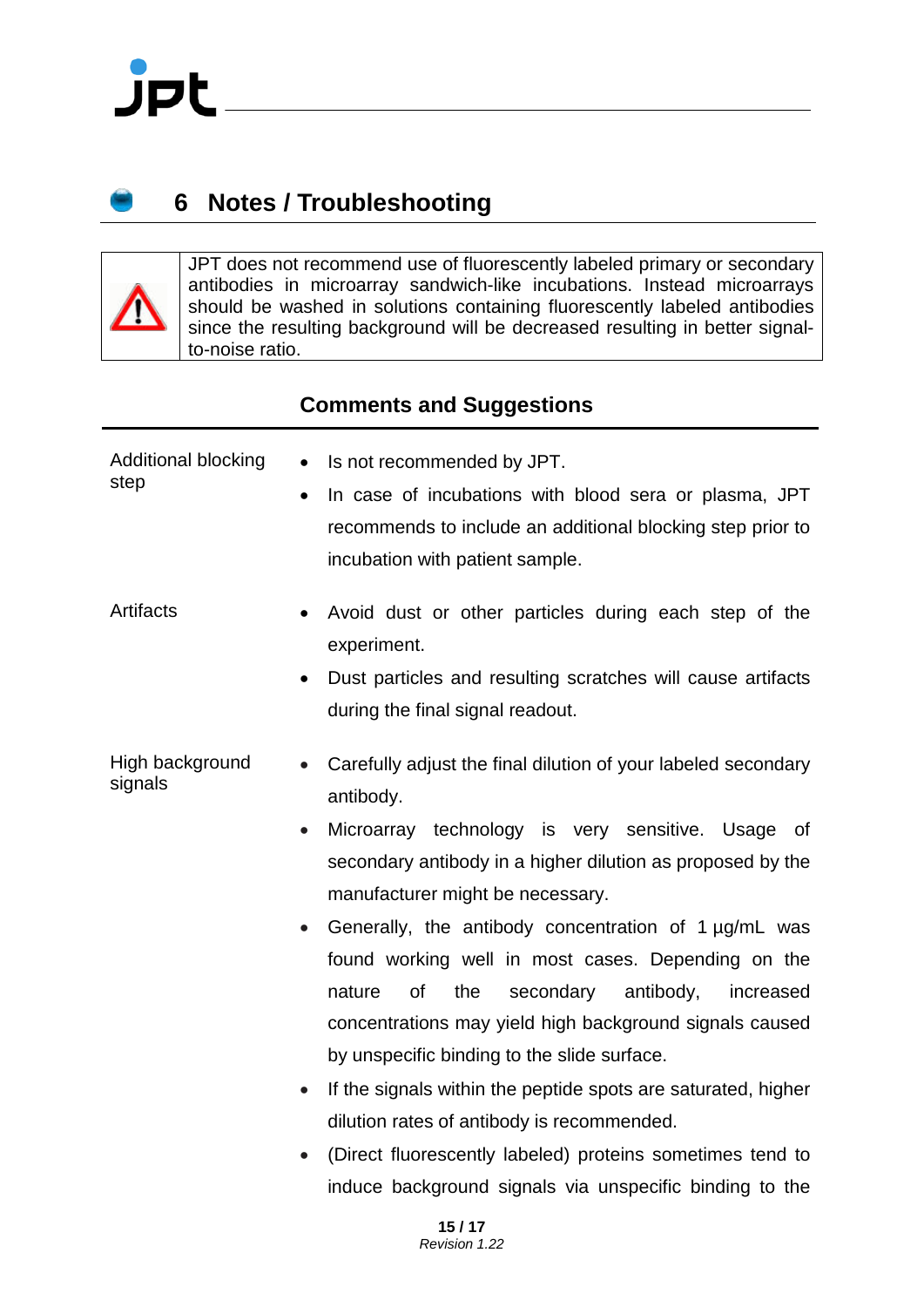slide surface. Changing of buffer conditions in the incubation step can reduce background signals very efficiently. Additional washing steps can reduce non specific binding.

- Unspecific signals Control incubations using labeled secondary antibody alone should be performed in parallel to the actual experiment to ensure that found signals are not caused by non specific binding of the secondary antibody to the immobilized peptides.
- Little or no signals after fluorescence readout • During the incubation step with fluorescently labeled secondary antibody, protect the slides from light!
	- Change the settings and parameters of your fluorescence scanner to improve sensitivity of scanning.
	- Avoid any fluorescent impurities/contaminations inside your assay or wash solutions.
	- Check for such impurities through incubation and washing a *Blank*-slide with the same solutions followed by imaging.